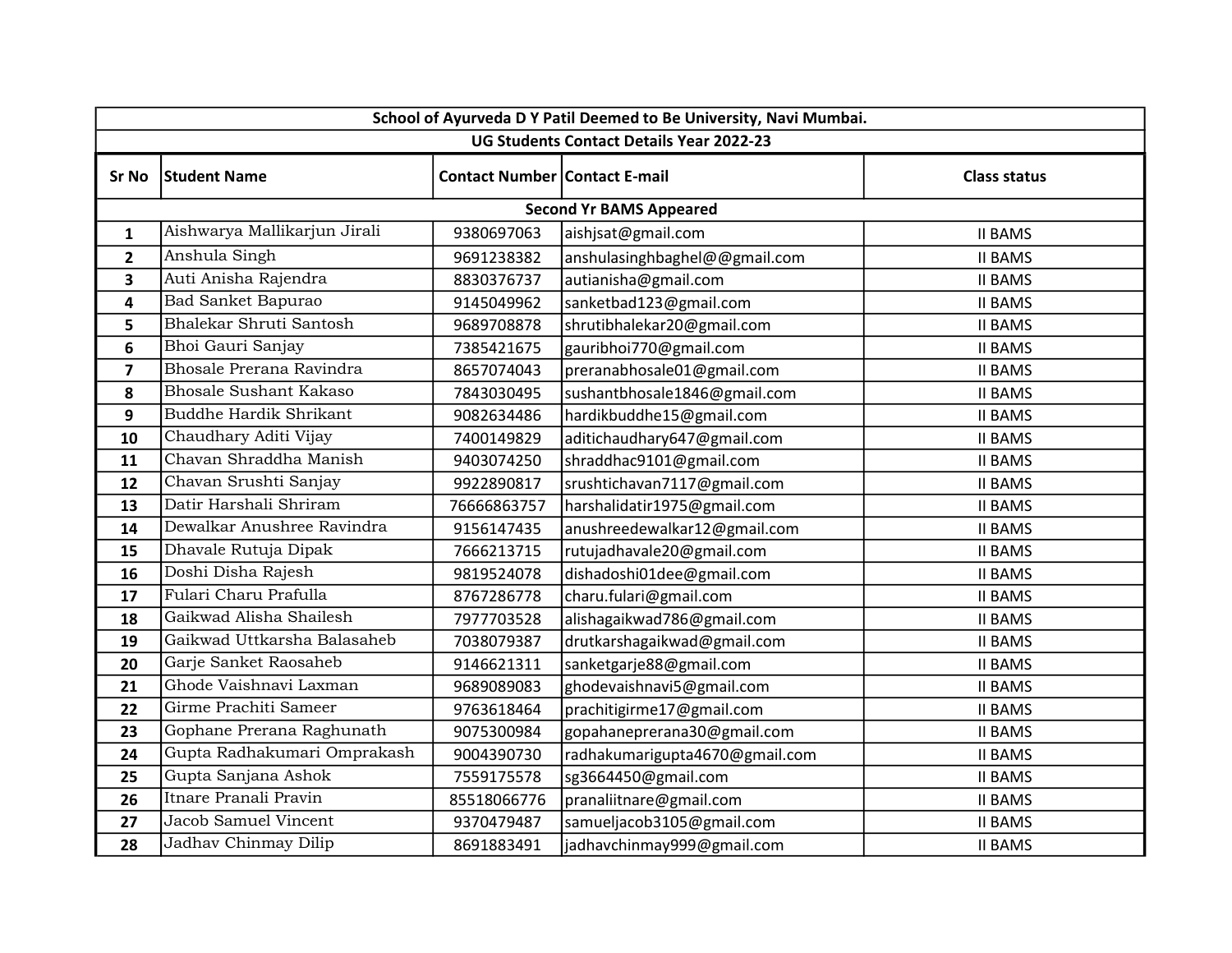| 29 | Jadhav Mrinali Sanjay           | 9372945473 | themrinalijadhav@gmail.com     | <b>II BAMS</b> |
|----|---------------------------------|------------|--------------------------------|----------------|
| 30 | Jadhav Sakshi Sanjay            | 7744913957 | sakshijadhav7988@gmail.com     | <b>II BAMS</b> |
| 31 | Jadhav Shubham Shankar          | 8275591469 | ssjadhav642000@gmail.com       | <b>II BAMS</b> |
| 32 | Jagtap Aniket Avinash           | 8007641087 | jagtapaniket1087@gmail.com     | <b>II BAMS</b> |
| 33 | Jagtap Rutuja Sanjay            | 9657972102 | rutujajagtap2106@gmail.com     | <b>II BAMS</b> |
| 34 | Jain Tanvi Ashok                | 9082810467 | tanvij1303@gmail.com           | <b>II BAMS</b> |
| 35 | Jogdand Sumedh Shalini          | 9588627768 | sumedhjogdand3341@gmail.com    | <b>II BAMS</b> |
| 36 | Kank Radhika Prakash            | 9769569231 | radhakank2001@gmail.com        | <b>II BAMS</b> |
| 37 | Kedari Esha Vijay               | 9860173310 | eshakedari54@gmail.com         | <b>II BAMS</b> |
| 38 | Kekan Rohit Shankar             | 7498246201 | kekanrohit007@gmail.com        | <b>II BAMS</b> |
| 39 | Kene Pratiksha Ashok            | 7499269746 | kkene7090@gmail.com            | <b>II BAMS</b> |
| 40 | Khan Afsheen iqbal              | 8850554793 | khanafsheen4793@gmail.com      | <b>II BAMS</b> |
| 41 | Khan Mufaiz Ahamad              | 7517551750 | khanmufaizahamad@gmail.com     | <b>II BAMS</b> |
| 42 | Khan Tuba Abul Hasan            | 9892468566 | khantuba077@gmail.com          | <b>II BAMS</b> |
| 43 | Kharade Shruti Tanaji           | 9403135913 | kharadeshruti18@gmail.com      | <b>II BAMS</b> |
| 44 | Khatal Dhiraj Narayan           | 7775030317 | dhirajkhatal7@gmail.com        | <b>II BAMS</b> |
| 45 | Kheole Payal Narendra           | 7666785726 | khewalepayal@gmail.com         | <b>II BAMS</b> |
| 46 | Koli Pranav Hareshwar           | 8779052176 | pranavkoli95@gmail.com         | <b>II BAMS</b> |
| 47 | Lendal Sara Sanjay              | 9322646314 | saralendal91@gmail.com         | <b>II BAMS</b> |
| 48 | Mayuri Suresh Dhawle            | 8007275418 | mayuridhawle04112001@gmail.com | <b>II BAMS</b> |
| 49 | Mhapuskar Rachna Samir          | 9867316102 | rachnamhapuskar@gmail.com      | <b>II BAMS</b> |
| 50 | Mhase Priyanka Rahul            | 8007275418 | priyankamhase2205@gmail.com    | <b>II BAMS</b> |
| 51 | Mhaske Ritesh Rajendra          | 7796899365 | mhaskeritesh3103@gmail.com     | <b>II BAMS</b> |
| 52 | Mhatre Janhavi Dattaram         | 7506198073 | jdmhatre2001gmail.com          | <b>II BAMS</b> |
| 53 | Mhatre Rutuja Rajaram           | 8779016043 | rutujam2710@gmail.com          | <b>II BAMS</b> |
| 54 | Mhatre Sakshi Sanjay            | 8450946205 | sakshimhatre2628@gmail.com     | <b>II BAMS</b> |
| 55 | Mhatre Shivam Manoj             | 9323892380 | shivammhatre80@gmail.com       | <b>II BAMS</b> |
| 56 | Mhatre Siddhesh Sanjay          | 8104711898 | siddheshsanjaymhatre@gmail.com | <b>II BAMS</b> |
| 57 | Mule Satwik Chadrashekhar       | 7045230982 | satwikmule20@gmail.com         | <b>II BAMS</b> |
| 58 | Mundra Visman Kaur Gurvinder Si | 9082544546 | vismankaur@gmail.com           | <b>II BAMS</b> |
| 59 | Nikaju Mrunal Anandrao          | 7666237033 | mrunalnikaju27@gmail.com       | <b>II BAMS</b> |
| 60 | Palkar Samiksha Tatyasaheb      | 8010501093 | samikshapalkar4@gmail.com      | <b>II BAMS</b> |
| 61 | Pandey Shruti Sunil             | 8097286144 | shrupandey.2002@gmail.com      | <b>II BAMS</b> |
| 62 | Patel Tanvi Jagdish             | 9167707575 | tanvipatel704@gmail.com        | <b>II BAMS</b> |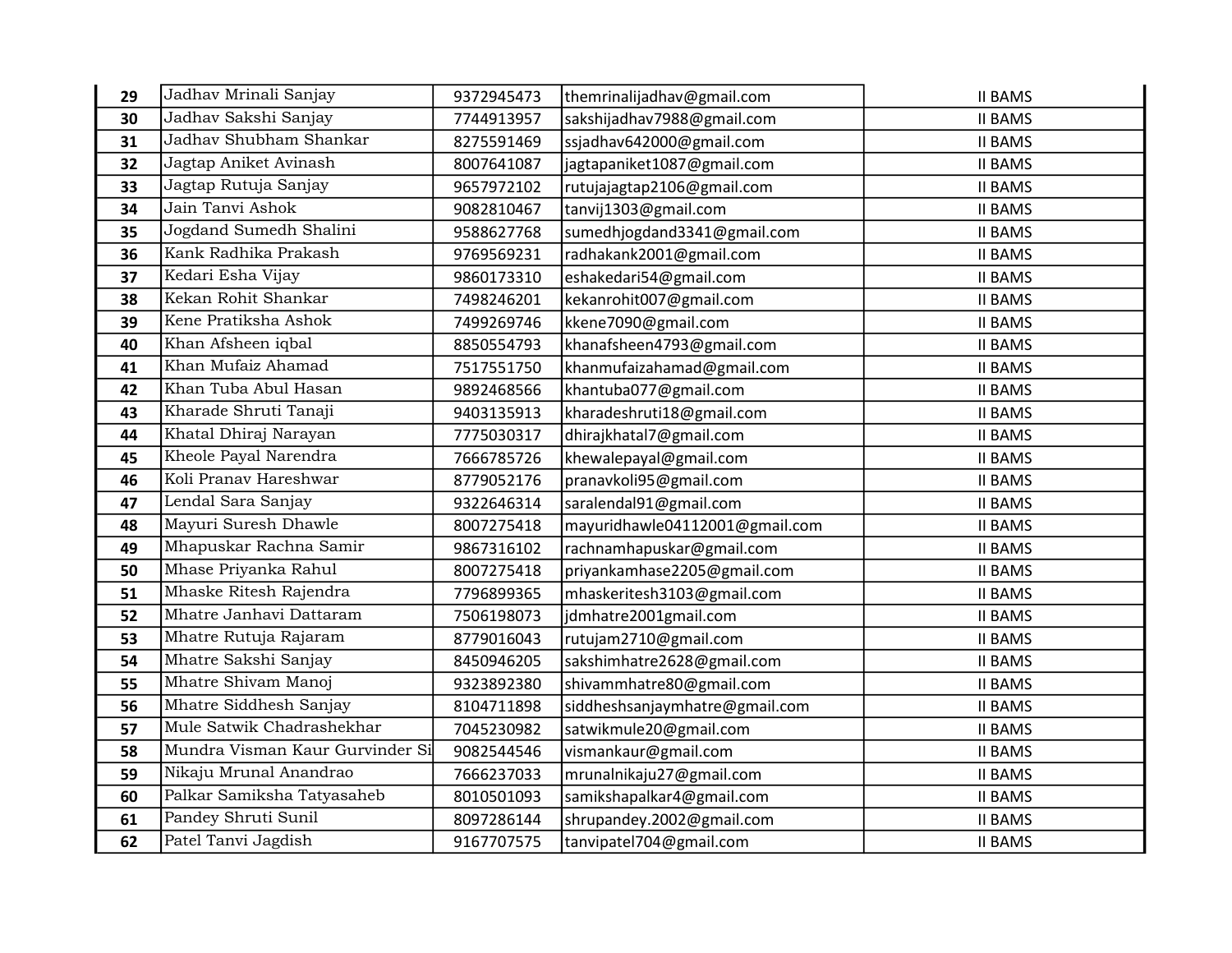| 63 | Patil Dhanashri Satish          | 9730941188 | patilds188@gmail.com          | <b>II BAMS</b> |
|----|---------------------------------|------------|-------------------------------|----------------|
| 64 | Patil Gaurav Vijay              | 7350976617 | savalegaurav4742@gmail.com    | <b>II BAMS</b> |
| 65 | Patil Jidnyasa Hanuman          | 9082450603 | jidnyasapatil114@gmail.com    | <b>II BAMS</b> |
| 66 | Patil Rasika Pravin             | 8291011540 | rasikapatil22032000@gmail.com | <b>II BAMS</b> |
| 67 | Pawar Hrutvij Vilas             | 9881990189 | hrutuij08@gmail.com           | <b>II BAMS</b> |
| 68 | Pawar Vaibhav Sudhakarrao       | 7507651577 | vaibhavpawar140202@gmail.com  | <b>II BAMS</b> |
| 69 | Pawshe Aditya Harishchandra     | 9653491382 | adipawshe4792@gmail.com       | <b>II BAMS</b> |
| 70 | Powale Amey Avinash             | 9082421095 | ameypowale540@gmail.com       | <b>II BAMS</b> |
| 71 | Pranav Gadhave                  | 9356955417 | pranavgadhave8@gmail.com      | <b>II BAMS</b> |
| 72 | Purbhe Nikhil Shahadeo          | 9067332221 | purbhenikhil012@gmail.com     | <b>II BAMS</b> |
| 73 | Purva Shelke                    | 7517029605 | purvasshelke@gmail.com        | <b>II BAMS</b> |
| 74 | Rathod Divya Amritrao           | 9028900198 | rathod456divya@gmail.com      | <b>II BAMS</b> |
| 75 | Rathod Tina Sheshrao            | 9156900988 | rathodtina21@gmail.com        | <b>II BAMS</b> |
| 76 | Reddy Jayshakti Kanakraj        | 8355986528 | shaktireddy10@gmail.com       | <b>II BAMS</b> |
| 77 | Ronie Biswas                    | 7045748004 | roniebiswas2000@gmail.com     | <b>II BAMS</b> |
| 78 | Roy Jems Asim                   | 7620870974 | jemsroy57@gmail.com           | <b>II BAMS</b> |
| 79 | Salve Drushti Sandeep           | 9158114889 | drustrtisalve@gmail.com       | <b>II BAMS</b> |
| 80 | Samruddhi Ghosalkar             | 8591247314 | sam07ghosalkar@gmail.com      | <b>II BAMS</b> |
| 81 | Shagaf Aslam Kanekar            | 7588971855 | kanekarshagaf786@gmail.com    | <b>II BAMS</b> |
| 82 | Shah Siddhali Sandeep           | 7083415050 | siddhali108@gmail.com         | <b>II BAMS</b> |
| 83 | Shaikh Anam Shafi Ahmad         | 9594784781 | shafi.adv.786@gmail.com       | <b>II BAMS</b> |
| 84 | Shaikh Ayesha Iram Mustafa      | 9322289696 | ayeshiram0786@gmail.com       | <b>II BAMS</b> |
| 85 | Sheikh Sana Md Ansar            | 8828298861 | sanashaikh8861@gmail.com      | <b>II BAMS</b> |
| 86 | Shrivastav Kalyanidevi Ravikant | 9653630497 | kalyanishrivastav95@gmail.com | <b>II BAMS</b> |
| 87 | Singh Prachi Shailendra         | 9892136166 | singhprach241100@gmail.com    | <b>II BAMS</b> |
| 88 | Sirsath Ashitosh Eknath         | 9022862480 | ashutoshsirsath@gmail.com     | <b>II BAMS</b> |
| 89 | Solanki Ruchita Kantilal        | 8378858935 | solankiruchita61@gmail.com    | <b>II BAMS</b> |
| 90 | Soni Priyanka Anandkumar        | 7045450032 | priyankasoni3011@gmail.com    | <b>II BAMS</b> |
| 91 | Soumilee Paul                   | 9990131987 | soumilee.poul2001@gmail.com   | <b>II BAMS</b> |
| 92 | Swami Mayur Dayanand            | 9421360173 | mayurswami9421@gmail.com      | <b>II BAMS</b> |
| 93 | Thorat Shubham Devdas           | 8767785965 | shubham2002thorat@gmail.com   | <b>II BAMS</b> |
| 94 | Tiwari Atharv Kushal            | 9422844310 | atharvaktiwari97@gmail.com    | <b>II BAMS</b> |
| 95 | Vanjari Yash Sunil              | 7083173576 | yashvanjari54@gmail.com       | <b>II BAMS</b> |
| 96 | Vishakha Dohale                 | 8767148636 | vishakhadohale2000!@gmail.com | <b>II BAMS</b> |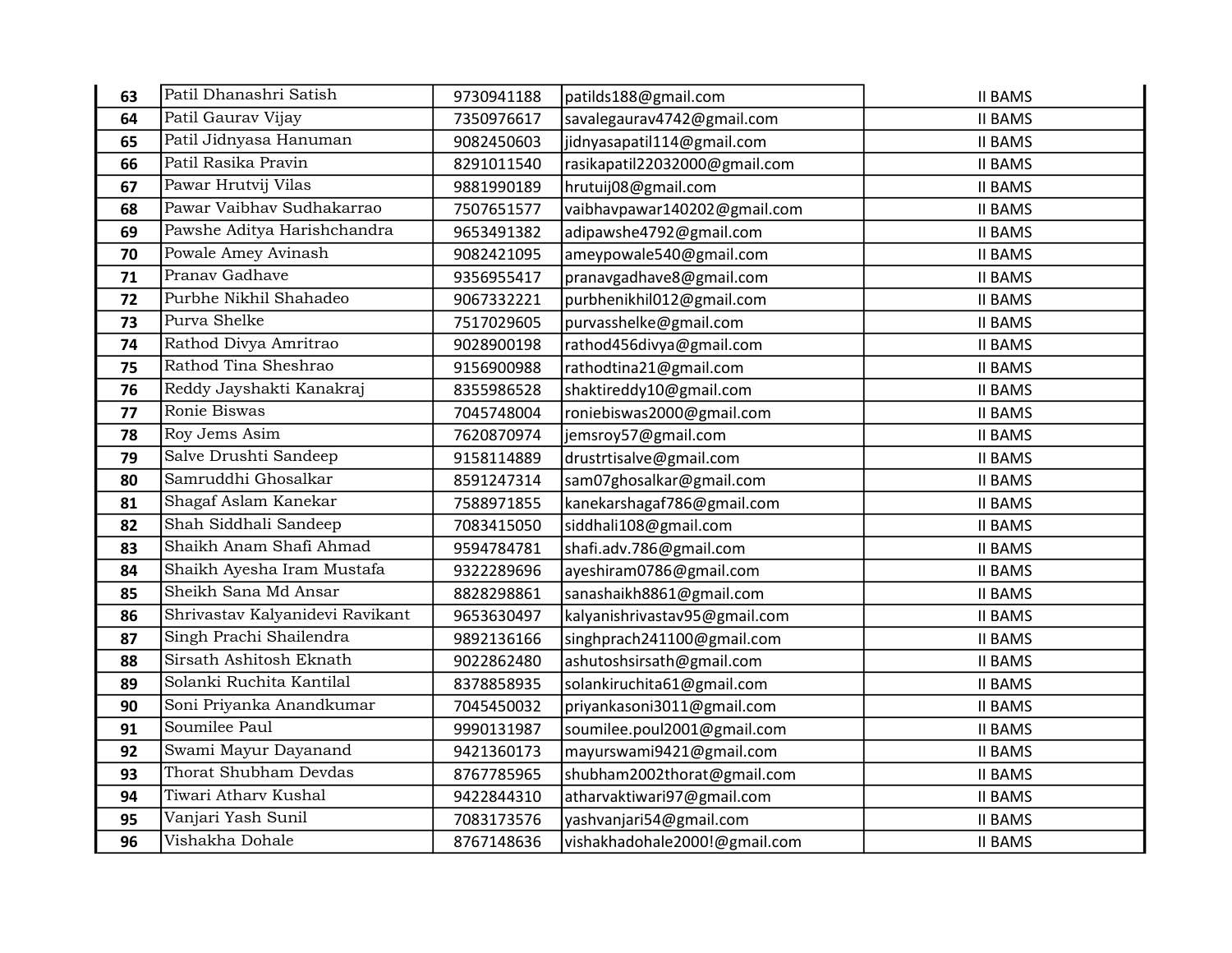| 97                      | Wadshankar Gauri Dipak     | 9503197796 | gauriwadshankar@gmail.com      | <b>II BAMS</b> |
|-------------------------|----------------------------|------------|--------------------------------|----------------|
| 98                      | Wayal Sham Vitthal         | 8805356020 | shamwayal1010@gmail.com        | <b>II BAMS</b> |
| 99                      | Yadav Amruta Bharat        | 7045740151 | amrutayadav8358@gmail.com      | <b>II BAMS</b> |
| 100                     | Yadav Jay Premlal          | 7045464890 | jaypremlalyadav@gmail.com      | <b>II BAMS</b> |
|                         |                            |            | <b>Third Yr BAMS</b>           |                |
| $\mathbf{1}$            | Aadya Bhadury              | 8318350218 | aadyabhadurys@gmail.com        | Third Yr BAMS  |
| $\overline{2}$          | Agivale Mansi Ashok        | 9324100448 | mansila3112@gmail.com          | Third Yr BAMS  |
| 3                       | Ameya Prabhu               | 7738236303 | ameyaprabhu11@gmail.com        | Third Yr BAMS  |
| 4                       | Anjali Bhimrao Sonune      | 9702322394 | anjalisonune18@gmail.com       | Third Yr BAMS  |
| 5                       | Ankita Vasant Misal        | 7208899170 | ankitamisal25@gmail.com        | Third Yr BAMS  |
| 6                       | <b>Athary Sawant</b>       | 8850289307 | atharavsawant920@gmail.com     | Third Yr BAMS  |
| $\overline{\mathbf{z}}$ | Baviskar Siddhi Ramesh     | 9960974410 | siddhibavishkar1303@gmail.com  | Third Yr BAMS  |
| 8                       | <b>Benu Gopal Bhadury</b>  | 7310455556 | benu25bgb.BenGopal@gmail.com   | Third Yr BAMS  |
| 9                       | Bhagat Saloni Mahendra     | 7045162075 | salonibhagat29@gmail.com       | Third Yr BAMS  |
| 10                      | Bhoir Dishanka Ravindra    | 9172155980 | bdishanka01@gmail.com          | Third Yr BAMS  |
| 11                      | Bhujbal Sakshi Vikas       | 7045993123 | sakshibhujbal2111@gmail.com    | Third Yr BAMS  |
| 12                      | Birari Rudra Sanjay        | 8850257298 | rudrabirari2001@gmail.com      | Third Yr BAMS  |
| 13                      | Birhade Sneha Ravindra     | 8766583013 | snehabirhade10@gmail.com       | Third Yr BAMS  |
| 14                      | <b>Bodke Akshata Uday</b>  | 7030391324 | akshata.bodke.1324@gmail.com   | Third Yr BAMS  |
| 15                      | Borse Sayli Sunil          | 8788897797 | borsesayoli24@gmail.com        | Third Yr BAMS  |
| 16                      | Dhole Suyash Lahu          | 9892291459 | suyashdhole007@gmail.com       | Third Yr BAMS  |
| 17                      | Dohale Pomendra Munna      | 9867119359 | pomendradohale@gmail.com       | Third Yr BAMS  |
| 18                      | Doltade Pallavi Nanasaheb  | 9920315013 | pallavidoltade442125@gmail.com | Third Yr BAMS  |
| 19                      | Dudhal Shubham Sambhaji    | 7977285469 | shubhamdudhal77@gmail.com      | Third Yr BAMS  |
| 20                      | Gaikwad Priyanka Jeetendra | 8888404214 | priyankagaikwad884@gmail.com   | Third Yr BAMS  |
| 21                      | Gharat Purva Vikas         | 9172624030 | purvagharat2000@gmail.com      | Third Yr BAMS  |
| 22                      | Ghusalkar Rutuja Shekhar   | 9021366511 | rushighusalkar170@gmail.com    | Third Yr BAMS  |
| 23                      | Gracia Jeyarajan           | 9869822442 | enduringgrace04@gmail.com      | Third Yr BAMS  |
| 24                      | Hage Tejashree Maroti      | 9766755390 | tejashreehage210@gmail.com     | Third Yr BAMS  |
| 25                      | Hambire Vaishnavi Ajit     | 9096200262 | vaishnavihambire@gmail.com     | Third Yr BAMS  |
| 26                      | Jadhav Vinay Sanjay        | 8692893843 | jvinay017@gmail.com            | Third Yr BAMS  |
| 27                      | Joshi Dhanashree Sudhir    | 9768833445 | joshidhanashree222@gmail.com   | Third Yr BAMS  |
| 28                      | Kadam Yogita Uttam         | 9821322517 | yogeshkadam17111999@gmail.com  | Third Yr BAMS  |
| 29                      | Karale Nutan Bandu         | 8329175534 | nutankarale2000@gmail.com      | Third Yr BAMS  |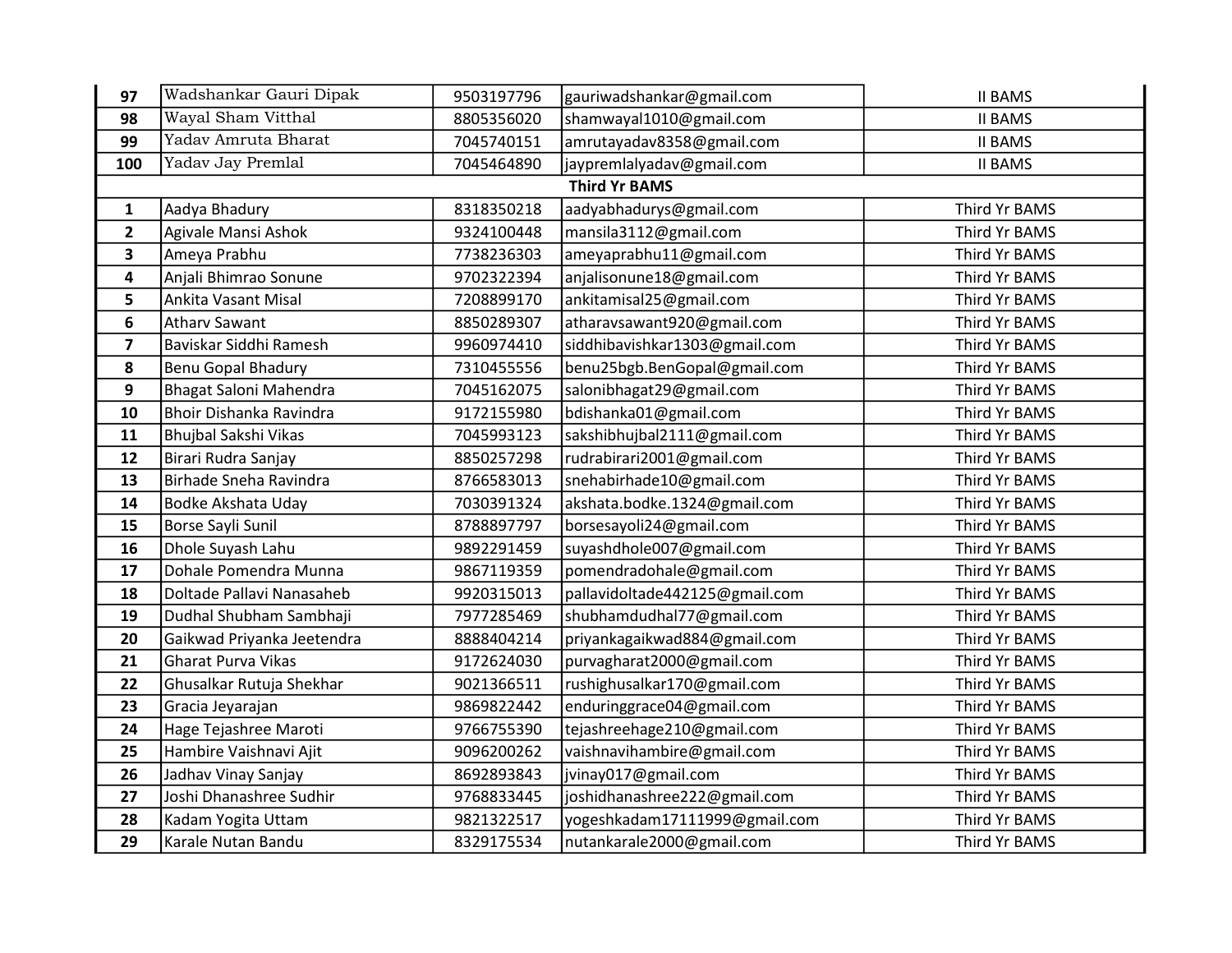| 30 | Kasare Kaushika Sanjay        | 7039690961 | kaushikakasare14@gmail.com      | Third Yr BAMS |
|----|-------------------------------|------------|---------------------------------|---------------|
| 31 | Kawade Diksha Ashok           | 7499516744 | dikshakawade11@gmail.com        | Third Yr BAMS |
| 32 | Kazi Aiman Noor Mohammed      | 9833414768 | aimankazi90@gmail.com           | Third Yr BAMS |
| 33 | Khan Mahek Firoz              | 8652814240 | khanmahek1407@gmail.com         | Third Yr BAMS |
| 34 | Khan Maria Nissar Ahmed       | 9819394936 | khanmariao109@gmail.com         | Third Yr BAMS |
| 35 | Khan Saarah Sajid             | 7710044755 | saarahk11@gmail.com             | Third Yr BAMS |
| 36 | Khan Shahabaj Nizamuddin      | 9987198806 | szkhan814@gmail.com             | Third Yr BAMS |
| 37 | Khillare Megha Janardan       | 9326580230 | meghaker7@gmail.com             | Third Yr BAMS |
| 38 | Koli Nidhi Sagar              | 8850160224 | nidhikoli629@gmail.com          | Third Yr BAMS |
| 39 | Kuttarwade Seema Kakasaheb    | 8291330013 | seemakuttarwade10@gmail.com     | Third Yr BAMS |
| 40 | Lewis Vinolia Fiola Valerian  | 7977445661 | lewisvinolia2000@gmail.com      | Third Yr BAMS |
| 41 | Londhe Rasika Anil            | 8108651282 | rasikalondhe1603@gmail.com      | Third Yr BAMS |
| 42 | Londhekar Manasi Sanjay       | 9969234644 | manasilondhekar@gmail.com       | Third Yr BAMS |
| 43 | Lotekar Rutuja Baburao        | 9168910128 | lotekar.rutuja@gmail.com        | Third Yr BAMS |
| 44 | Madane Gajanan Rajesh         | 8080727577 | ganeshmadane67@gmail.com        | Third Yr BAMS |
| 45 | Madge Pooja Pramod            | 9423875831 | poojamadge2001@gmail.com        | Third Yr BAMS |
| 46 | Mahajan Durva Kaustubh        | 7507926626 | durva.mahajan@gmail.com         | Third Yr BAMS |
| 47 | Mane Mayuresh Mohan           | 9769435999 | mayureshmane33@gmail.com        | Third Yr BAMS |
| 48 | Manjrekar Parth Ajit          | 9870777800 | pmanjrekar04@gmail.com          | Third Yr BAMS |
| 49 | Marade Ajay Pandit            | 9689097891 | ajaymarade2001@gmail.com        | Third Yr BAMS |
| 50 | Mengade Shrutika Sanjay       | 8452967597 | shrutikamengade17@gmail.com     | Third Yr BAMS |
| 51 | Mhatre Bhavik Sanjeevan       | 7887505565 | mhatrebhavik2002@gmail.com      | Third Yr BAMS |
| 52 | Mhatre Manasi Sunil           | 8689861259 | manasi2244@gmail.com            | Third Yr BAMS |
| 53 | Mishra Kapeesh Vinod          | 7977084662 | kapeesh348@gmail.com            | Third Yr BAMS |
| 54 | Nagaonkar Janhavi Amol        | 9145149174 | janhavinagaonkaroo1@gmail.com   | Third Yr BAMS |
| 55 | Namita S. Nair                | 7977960551 | siva898@gmail.com               | Third Yr BAMS |
| 56 | Nandgaonkar Purva Anil        | 9326726910 | panandgaonkar2016@gmail.com     | Third Yr BAMS |
| 57 | Narune Nishigandha Yuvaraj    | 9595093434 | nishigandhanarune3434@gmail.com | Third Yr BAMS |
| 58 | Narwade Bhagyashri Shivajirao | 8820071365 | bhagyashrinarwade0123@gmail.com | Third Yr BAMS |
| 59 | Neha Singh                    | 9324536495 | nehasingh.ars@gmail.com         | Third Yr BAMS |
| 60 | Parab Siddhi Suryakant        | 9757193101 | siddhiparabsp.002@gmail.com     | Third Yr BAMS |
| 61 | Patil Aditya Prasad           | 7700022140 | adityapatil05102001@gmail.com   | Third Yr BAMS |
| 62 | Patil Aryan Naresh            | 9820462332 | aryanpatil7009@gmail.com        | Third Yr BAMS |
| 63 | Patil Ashish Bhika            | 9834464338 | ap585186@gmail.com              | Third Yr BAMS |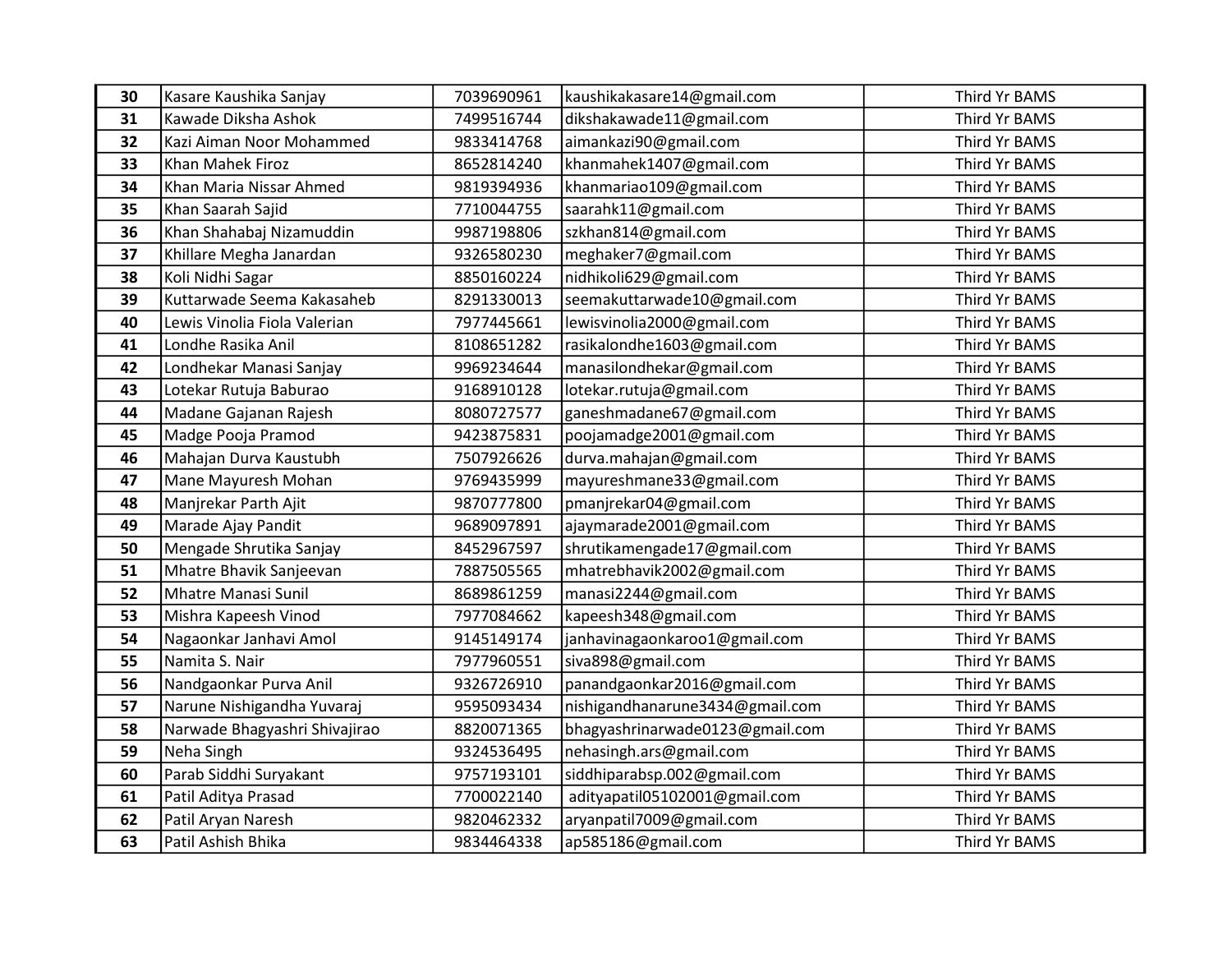| 64 | Patil Deepti Sanjay             | 7768815242 | dpatil4664@gmail.com          | Third Yr BAMS |
|----|---------------------------------|------------|-------------------------------|---------------|
| 65 | Patil Pradnya Prashant          | 9833170777 | pradnyapatil313@gmail.com     | Third Yr BAMS |
| 66 | Patil Sanchita Balasaheb        | 7517972905 | sanchitabpatil@gmail.com      | Third Yr BAMS |
| 67 | Patil Siddhi Ramnath            | 9594321091 | sidrpatil2000@gmail.com       | Third Yr BAMS |
| 68 | Pawar Aishwarya Hemant          | 7039733585 | officialaishupawar@gmail.com  | Third Yr BAMS |
| 69 | Pawar Falguni Rajendra          | 9665796245 | falgunipawar21@gmail.com      | Third Yr BAMS |
| 70 | Phalke Shreya Sunil             | 8454896410 | shreyaphalke11@gmail.com      | Third Yr BAMS |
| 71 | Rathod Tanmayee Mahadeva        | 9689566983 | tanmayeero1@gmail.com         | Third Yr BAMS |
| 72 | Raut Damini Babasaheb           | 9119575507 | rautdamini12@gmail.com        | Third Yr BAMS |
| 73 | Revati Prakash Shinde           | 9550502704 | rpshinde.2019@gmail.com       | Third Yr BAMS |
| 74 | Sable Divya Bharat              | 9769708058 | divyasabale2000@gmail.com     | Third Yr BAMS |
| 75 | Sable Omkar Santosh             | 8291735181 | sableomkar7948@gmail.com      | Third Yr BAMS |
| 76 | Salvi Shrutika Sudarshan        | 8291213148 | shrutika.salvi31@gmail.com    | Third Yr BAMS |
| 77 | Sarovale Meraj Naseem           | 9970565499 | merajsarovale@gmail.com       | Third Yr BAMS |
| 78 | Sasane Sanket Kishor            | 9552529329 | kishorsasane584@gmail.com     | Third Yr BAMS |
| 79 | Shaikh Sabbu Yasmin Samsul Hoda | 7399088786 | sshabbo14@gmail.com           | Third Yr BAMS |
| 80 | Shendage Purva Shashirao        | 7666759232 | shendagepurva8@gmail.com      | Third Yr BAMS |
| 81 | Shetye Sankeeta Rajan           | 7808147786 | shetyesankita@gmail.com       | Third Yr BAMS |
| 82 | Shewale Sanika Santosh          | 9822096450 | sanika.s.shewale610@gmail.com | Third Yr BAMS |
| 83 | Shinde Jidnyasa Satish          | 8828298385 | jidnyashinde0088@gmail.com    | Third Yr BAMS |
| 84 | Shinde Nikita Umesh             | 8779797186 | navitashinde001@gmail.com     | Third Yr BAMS |
| 85 | Shruti Sharma                   | 9840667266 | shrulisharma200499@gmail.com  | Third Yr BAMS |
| 86 | Sindhuja Singh                  | 7905806583 | sindhujasingh1998@gmail.com   | Third Yr BAMS |
| 87 | Sneha Jaiswal                   | 8879677484 | 23052001@gmail.com            | Third Yr BAMS |
| 88 | Sonone Rakesh Vasant            | 7083963629 | rakeshvsonone1359@gmail.com   | Third Yr BAMS |
| 89 | Sprehya Kaundilya               | 8540046773 | ksprehya@gmail.com            | Third Yr BAMS |
| 90 | Sukheja Mansi Shankarlal        | 9322888099 | mansisukheja6@gmail.com       | Third Yr BAMS |
| 91 | Tandel Riya Vinod               | 7900053909 | riyatandel55@gmail.com        | Third Yr BAMS |
| 92 | Ujiwal Kumar                    | 9027960737 | ujjwal04kumar@gmail.com       | Third Yr BAMS |
| 93 | Vaity Neha Kiran                | 8369594654 | nehavaity1@gmail.com          | Third Yr BAMS |
| 94 | Wagh Kanchan Sandeep            | 9699770982 | ksa-sandipwagh@hotmail.com    | Third Yr BAMS |
| 95 | Waghade Aditti Jay              | 9604075591 | aditiwaghaded25@gmail.com     | Third Yr BAMS |
| 96 | Yadav Anjali Shitalaprasad      | 8291409384 | anji16583@gmail.com           | Third Yr BAMS |
| 97 | Yadav Ankita Lalbahadur         | 9175511708 | ankitalyadav3108@gmail.com    | Third Yr BAMS |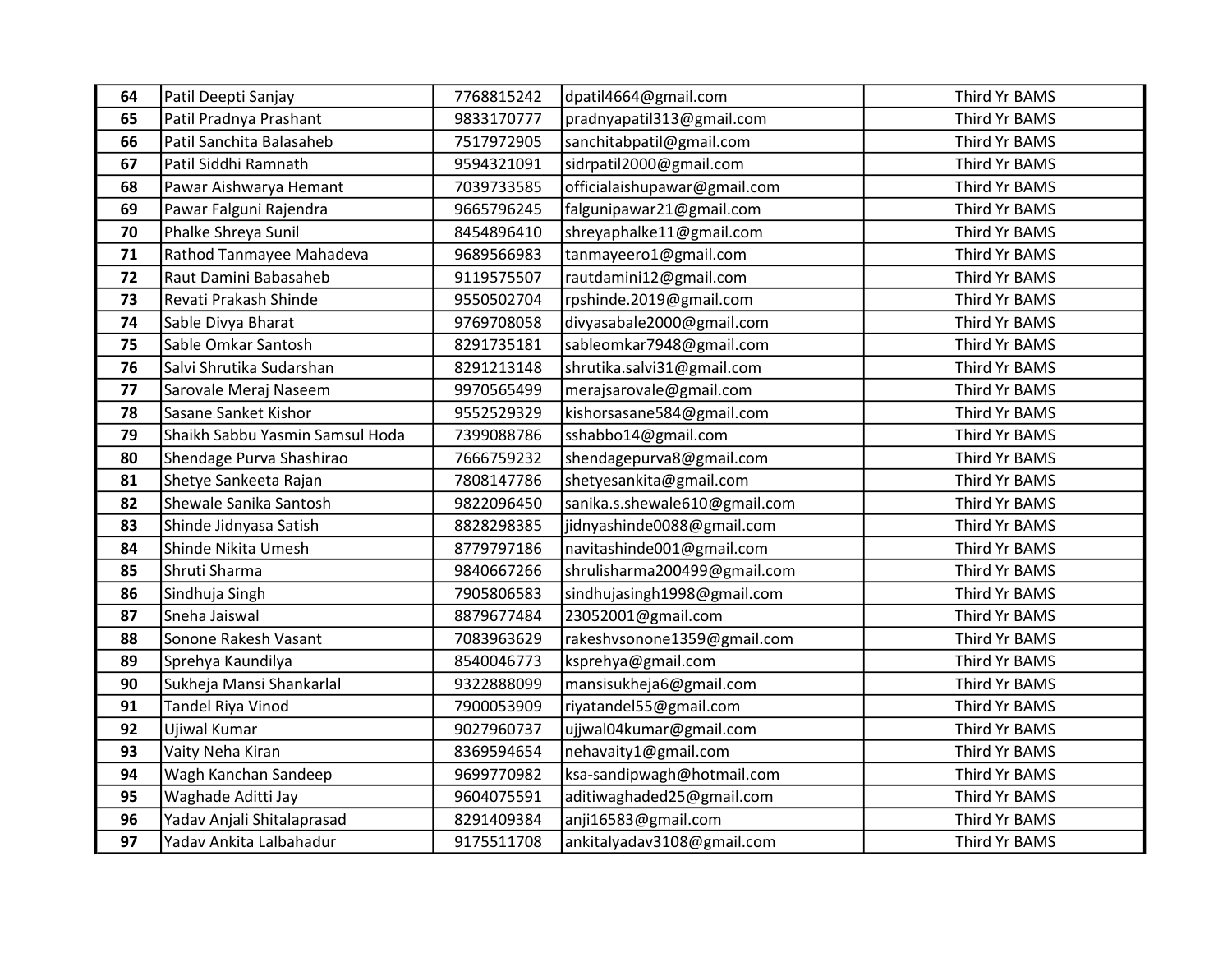| 98                      | Yadav Shivani Vijay             | 9326374837 | sy8011001@gmail.com               | Third Yr BAMS         |
|-------------------------|---------------------------------|------------|-----------------------------------|-----------------------|
| 99                      | Badade Ishita Pradeep           | 7400043568 | ishitabadade60969@gmail.com       | Third Yr BAMS         |
|                         |                                 |            | <b>Second Year BAMS Odd Batch</b> |                       |
| 100                     | Deshmukh Mansi Diliprao         | 9527368241 | mddeshmukh9527@gmail.com          | Faild in sybams 2 sub |
|                         |                                 |            | <b>Fourth Year BAMS Appearing</b> |                       |
| $\mathbf 1$             | Ahire Aniket Ganesh             | 8104493274 | aniketahire220@gmail.com          | <b>IV Yr BAMS</b>     |
| $\mathbf{2}$            | Argade Mandar Maruti            | 8600580972 | mandar17101999@gmail.com          | <b>IV Yr BAMS</b>     |
| 3                       | Azad Igra Tarique               | 9145267346 | iqrasayyed09102015@gmail.com      | <b>IV Yr BAMS</b>     |
| 4                       | Bandsode Shubhada Prakash       | 8879471580 | shubhada2420@gmail.com            | <b>IV Yr BAMS</b>     |
| 5                       | Batliwala Badar Salman          | 7738830917 | badarsalman005@yahoo.com          | <b>IV Yr BAMS</b>     |
| 6                       | Bedis Ankita Madhukar           | 779887071  | ankitabedis30@gmail.com           | <b>IV Yr BAMS</b>     |
| $\overline{\mathbf{z}}$ | Belkeri Vaishnavi Dhulappa      | 9930677020 | belkerivaishnavi@gmail.com        | <b>IV Yr BAMS</b>     |
| 8                       | Bhatt Yashvi Ketan              | 9820139392 | yashvikbhatt@gmail.com            | <b>IV Yr BAMS</b>     |
| 9                       | <b>Bhoir Rohit Bharat</b>       | 9167739992 | rohitbhoir9992@gmail.com          | <b>IV Yr BAMS</b>     |
| 10                      | <b>Bole Mohit Vijay</b>         | 9920891715 | mohit3833@gmail.com               | <b>IV Yr BAMS</b>     |
| 11                      | Borate Vaishnavi Sanjivan       | 8108482272 | boratevaishnavi06@gmail.com       | <b>IV Yr BAMS</b>     |
| 12                      | Chalke Avanti Avinash           | 8655769869 | avac9798@gmail.com                | <b>IV Yr BAMS</b>     |
| 13                      | Chavan Mahima Shailesh          | 9920399644 | mahimachavan@gmail.com            | <b>IV Yr BAMS</b>     |
| 14                      | Chavan Neha Dattatraya          | 9820191607 | nehachavan12356@gmail.com         | <b>IV Yr BAMS</b>     |
| 15                      | Chavde Prachi Pandharinath      | 8652211268 | chavdep@gmail.com                 | <b>IV Yr BAMS</b>     |
| 16                      | Choudhari Shirin Mohammed Gulam | 7045747262 | shirinchoudhari786@gmail.com      | <b>IV Yr BAMS</b>     |
| 17                      | Devlikar Mayuri Dayanand        | 8975533033 | mdevlikar12@gmail.com             | <b>IV Yr BAMS</b>     |
| 18                      | Dhumal Shubhada Ramdas          | 8828355600 | shubhada31@gmail.com              | <b>IV Yr BAMS</b>     |
| 19                      | Divekar Siddhi Rupesh           | 7977289649 | mayadivekar04@gmail.com           | <b>IV Yr BAMS</b>     |
| 20                      | Evalekar Yashshree Sharad       | 9819933651 | yashshreeeevalekar@gmail.com      | <b>IV Yr BAMS</b>     |
| 21                      | Faraz Farooque Mohammed         | 9949668002 | mohdfaraz459@gmail.com            | <b>IV Yr BAMS</b>     |
| 22                      | Gajbhiye Pratiksha Prakash      | 9822489685 | prakashgajbhiye2467@gmail.com     | <b>IV Yr BAMS</b>     |
| 23                      | Gangrekar Affifa Irfan          | 9137111305 | affifagangrekar20@gmail.com       | <b>IV Yr BAMS</b>     |
| 24                      | <b>Gawas Harshal Tukaram</b>    | 9987275763 | harshalgawas.09ang1999@gmail.com  | <b>IV Yr BAMS</b>     |
| 25                      | Gosavi Sudhalee Vitthal         | 9699660066 | sudhaleegosavi@gmail.com          | <b>IV Yr BAMS</b>     |
| 26                      | Jadhav Rohit Govind             | 9869562847 | rohit.jadhav10102000@gmail.com    | <b>IV Yr BAMS</b>     |
| 27                      | Jain Priyanshi Manoj            | 9819389634 | priyanshijain150899@gmail.com     | <b>IV Yr BAMS</b>     |
| 28                      | Jiwnani Sahil Manoj             | 8888602601 | jiwnanisahil@gmail.com            | <b>IV Yr BAMS</b>     |
| 29                      | Kadu Ayesha Mazhar Ali          | 8097671936 | ayeshamazhar74@gmail.com          | <b>IV Yr BAMS</b>     |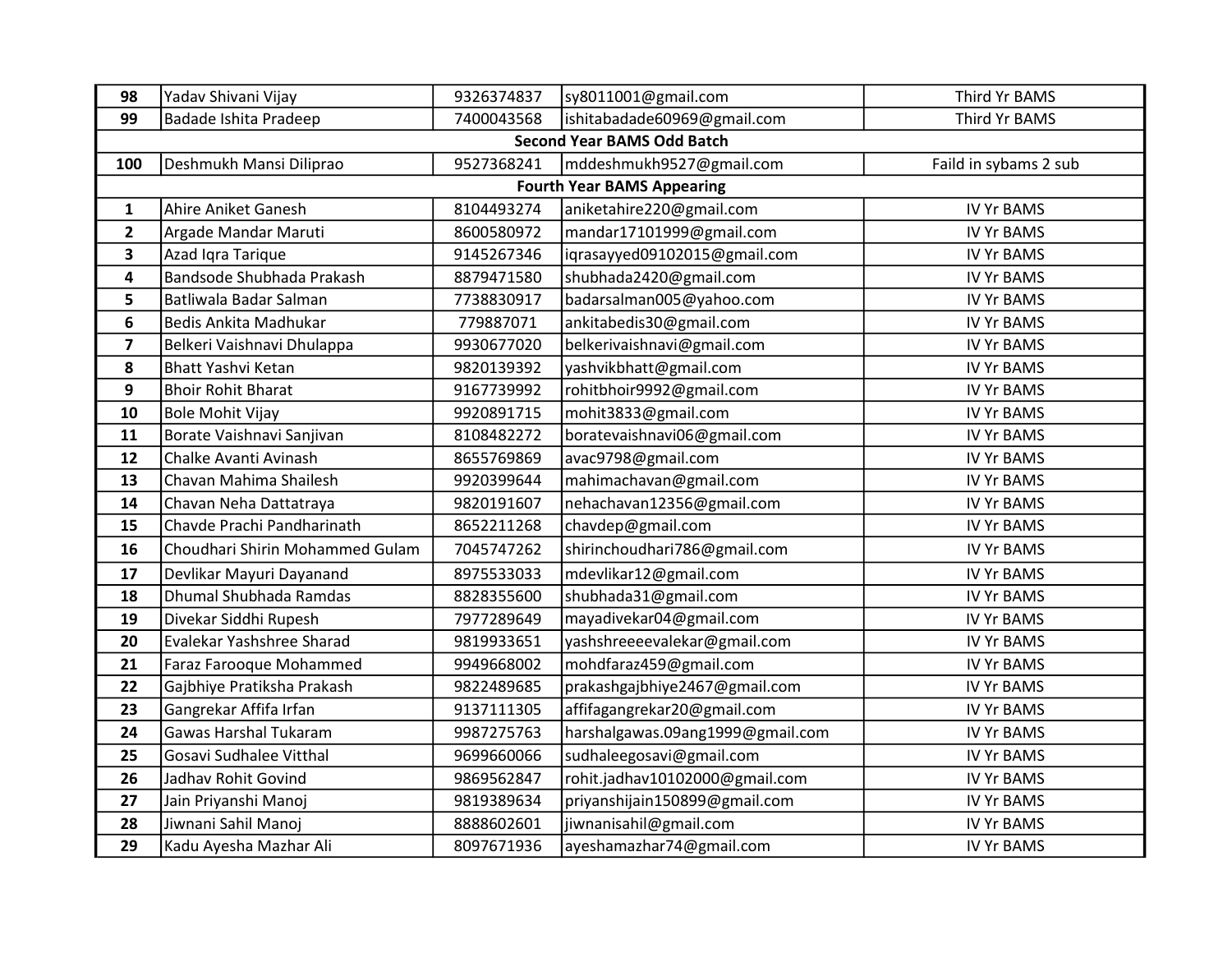| 30 | Kale Smit Satishrao         | 7083962480 | smitkale98@gmail.com         | <b>IV Yr BAMS</b> |
|----|-----------------------------|------------|------------------------------|-------------------|
| 31 | Kamble Nilesh Kumar         | 8104575324 | nil101099@gmail.com          | <b>IV Yr BAMS</b> |
| 32 | Kamble Rutuja Pravin        | 9004885477 | rutujakamble702@gmail.com    | <b>IV Yr BAMS</b> |
| 33 | Khan Rabiya Afsar           | 7900177716 | rabiyak252@gmail.com         | <b>IV Yr BAMS</b> |
| 34 | Khanavkar Shweta Suresh     | 9004168428 | shwetakhanavkar@gmail.com    | <b>IV Yr BAMS</b> |
| 35 | Kharwad Dipeeka Leharsingh  | 7378672292 | dipeekakharwad123@gmail.com  | <b>IV Yr BAMS</b> |
| 36 | Kshirsagar Asmita Mahesh    | 9822410758 | trimurtimah@gmail.com        | <b>IV Yr BAMS</b> |
| 37 | Lad Isha Prashant           | 8452833640 | ishalad99247@gmail.com       | <b>IV Yr BAMS</b> |
| 38 | Lavangare Siddhi Mahadev    | 9967138738 | siddhi.lavangare@gmail.com   | <b>IV Yr BAMS</b> |
| 39 | Lohar Deepak Bhanwarlal     | 8689858381 | deepakblohar33@gmail.com     | <b>IV Yr BAMS</b> |
| 40 | Lokam Vighneshwari Prashant | 8452882791 | vighnulokam@gmail.com        | <b>IV Yr BAMS</b> |
| 41 | Madhavi Aishvarya Subhash   | 9637931781 | aishwaryamadhavi33@gmail.com | <b>IV Yr BAMS</b> |
| 42 | Mahale Pranjal Vijay        | 9730999126 | pranjal.mahale@gmail.com     | <b>IV Yr BAMS</b> |
| 43 | Mevada Nidhi Harshadbhai    | 8692981797 | nidhi27mevada09@gmail.com    | <b>IV Yr BAMS</b> |
| 44 | Mhaskar Mrunali Vilas       | 9209195716 | mrunaak0503@gmail.com        | <b>IV Yr BAMS</b> |
| 45 | Mhatre Deeshant Bajirao     | 7083513301 | deeshantmhatre@gmail.com     | <b>IV Yr BAMS</b> |
| 46 | Mhatre Mihir Sanjay         | 9819446524 | timeandkarma@gmail.com       | <b>IV Yr BAMS</b> |
| 47 | Mhatre Sanskruti Sukhadev   | 9029608055 | sanskrutimhatre08@gmail.com  | <b>IV Yr BAMS</b> |
| 48 | Mhatre Vipula Fulaji        | 7506179082 | vipula.mhatre624@gmail.com   | <b>IV Yr BAMS</b> |
| 49 | Mohekar Nimisha Pradeep     | 7276304761 | nimimohekar02@gmail.com      | <b>IV Yr BAMS</b> |
| 50 | Mukri Zoya Abdul Rehman     | 7045922033 | zoyarmukri@gmail.com         | <b>IV Yr BAMS</b> |
| 51 | Namsale Sejal Ganesh        | 9987153093 | sejalnamsale@gmail.com       | <b>IV Yr BAMS</b> |
| 52 | Naram Krushna Pankaj        | 9619256464 | krushnanaram@gmail.com       | <b>IV Yr BAMS</b> |
| 53 | Nimade Arati Devichand      | 922262222  | nimadepooja750@gmail.com     | <b>IV Yr BAMS</b> |
| 54 | Nimbalkar Pratik Anil       | 8424903347 | nimbalkarpratik02@gmail.com  | <b>IV Yr BAMS</b> |
| 55 | Pacharne Vaishnavi Sunil    | 9834861970 | pacharnevaishnavi@gmail.com  | <b>IV Yr BAMS</b> |
| 56 | Palkar Prathmesh Bhanudas   | 7066709114 | ppalkar9@gmail.com           | <b>IV Yr BAMS</b> |
| 57 | Patil Aditi Suryabhan       | 7709691279 | aditi3684@gmail.com          | <b>IV Yr BAMS</b> |
| 58 | Patil Akshata Barkya        | 8983365209 | akshatabpatil@gmail.com      | <b>IV Yr BAMS</b> |
| 59 | Patil Akshay Dattu          | 8425925108 | patilakshaydattu@gmail.com   | <b>IV Yr BAMS</b> |
| 60 | Patil Ankita Nandraj        | 9167492472 | ankita.nb99@gmail.com        | <b>IV Yr BAMS</b> |
| 61 | Patil Gayatri Rajesh        | 8369324100 | grpatilnl@gmail.com          | <b>IV Yr BAMS</b> |
| 62 | Patil Harshal Suryabhan     | 8208384101 | harshspatil2000@gmail.com    | <b>IV Yr BAMS</b> |
| 63 | Patil Harshala Narayan      | 9890626414 | devapatil000@gmail.com       | <b>IV Yr BAMS</b> |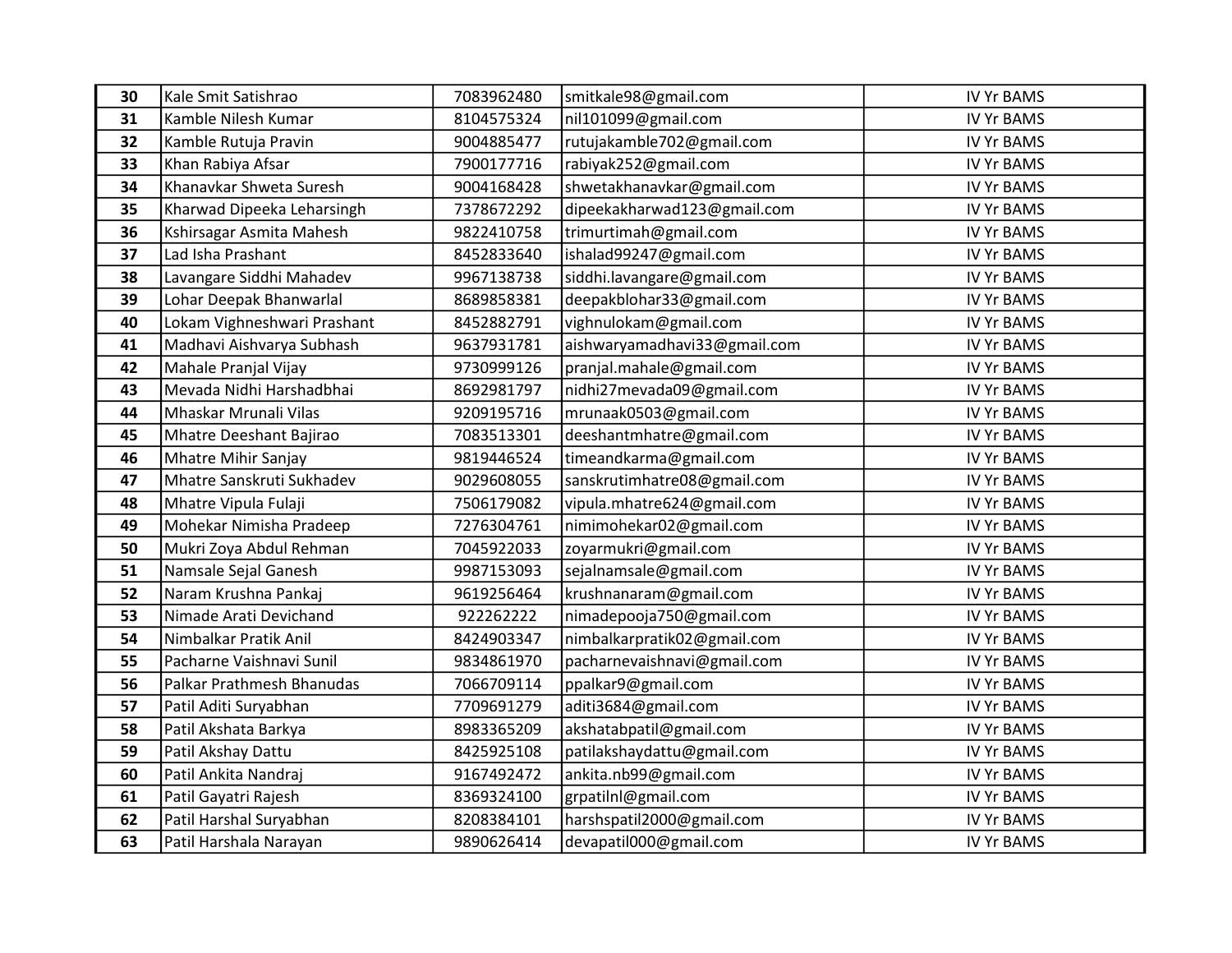| 64 | Patil Lavina Janardan          | 9920485222 | lavina29032000@gmail.com        | <b>IV Yr BAMS</b> |
|----|--------------------------------|------------|---------------------------------|-------------------|
| 65 | Patil Siddhant Rajendra        | 7350233332 | siddhantpatil2018@gmail.com     | <b>IV Yr BAMS</b> |
| 66 | Pawar Vishakha Ravindra        | 9370542638 | vishakapawar006@gmail.com       | <b>IV Yr BAMS</b> |
| 67 | Phadale Shwetali Sanjay        | 8108017290 | shwetaphadale@gmail.com         | <b>IV Yr BAMS</b> |
| 68 | Pimenta Liviya Robin           | 9923848122 | shamlapimenta7@gmail.com        | <b>IV Yr BAMS</b> |
| 69 | Poorkar Hammad Hanif           | 7276836063 | hammadpoorkar@gmail.com         | <b>IV Yr BAMS</b> |
| 70 | Purkar Umaira Rafique          | 9766016568 | umairapurkar@gmail.com          | <b>IV Yr BAMS</b> |
| 71 | Rane Tanvi Sushant             | 7028591030 | saanvi1298@gmail.com            | <b>IV Yr BAMS</b> |
| 72 | Rathod Shivani Vishnu          | 9819341460 | rohinirathod09@gmail.com        | <b>IV Yr BAMS</b> |
| 73 | Raut Nirmiti Ashok             | 9637671289 | nirmitiraut09@gmail.com         | <b>IV Yr BAMS</b> |
| 74 | Sahed Mohammed Tahseen         | 7769945495 | sahedm46@gmail.com              | <b>IV Yr BAMS</b> |
| 75 | Sahu Priyanka Sharad           | 9930627875 | priyanka062000@gmail.com        | <b>IV Yr BAMS</b> |
| 76 | Sakhare Muskaan Pravin         | 9527377132 | muskaansakhare786@gmail.com     | <b>IV Yr BAMS</b> |
| 77 | Salvi Sneh Baban               | 9137025557 | snehsalvi99@gmail.com           | <b>IV Yr BAMS</b> |
| 78 | Salvi Janhavi Suryakant        | 9619386006 | suryakant.salvi@gmail.com       | <b>IV Yr BAMS</b> |
| 79 | Sankhe Nidhi Jitendra          | 9545167479 | nidhisankhe@gmail.com           | <b>IV Yr BAMS</b> |
| 80 | Dabir Sarah Ilyas              | 7208687480 | sarahdabir274@gmail.com         | <b>IV Yr BAMS</b> |
| 81 | Sawant Sayli Manohar           | 9702965258 | sawantsayli347@gmail.com        | <b>IV Yr BAMS</b> |
| 82 | Shah Sana Mohammed Yasin       | 9987653168 | sanashah0810@gmail.com          | <b>IV Yr BAMS</b> |
| 83 | Sharma Jyoti Sarvesh           | 9823938073 | joopoo1998@gmail.com            | <b>IV Yr BAMS</b> |
| 84 | Siddiqui Zeeshan Badre Alam    | 8169979686 | zeeshansidd522@gmail.com        | <b>IV Yr BAMS</b> |
| 85 | Singh Aditi Rajendra           | 9834572073 | aditising643@gmail.com          | <b>IV Yr BAMS</b> |
| 86 | Solkar Fiza Magbool            | 8097556043 | solkarfiza1309@gmail.com        | <b>IV Yr BAMS</b> |
| 87 | Tanna Bhavik Vinod             | 9960875778 | legenderybhaviktanna1@gmail.com | <b>IV Yr BAMS</b> |
| 88 | Tarate Tejaswini Rajesh        | 7774024121 | tejaswinitarate0911@gmail.com   | <b>IV Yr BAMS</b> |
| 89 | Thakare Anushka Rajendra       | 9665893282 | thakarre.anushka08@gmail.com    | <b>IV Yr BAMS</b> |
| 90 | Thakkar Arpit Bhagwandas       | 8169070250 | sbthakkar210@gmail.com          | <b>IV Yr BAMS</b> |
| 91 | <b>Tilak Siddharth Pankaj</b>  | 7376180774 | raisiddharth820@gmail.com       | <b>IV Yr BAMS</b> |
| 92 | Upadhyay Soniya Chandraprakash | 7021365154 | upadhyaysoniya6@gmail.com       | <b>IV Yr BAMS</b> |
| 93 | Utekar Aarunee Prabhakar       | 9969800583 | prabha_utekar@rediffmail.com    | <b>IV Yr BAMS</b> |
| 94 | Vangari Gautami Vilas          | 9850827154 | gautamivangari@gmail.com        | <b>IV Yr BAMS</b> |
| 95 | Vartak Rahul Deepak            | 9561865708 | rahulvartak11@gmail.com         | <b>IV Yr BAMS</b> |
| 96 | Vaya Siddhi Mahaveer           | 9001087608 | air6yudaipur@gmail.com          | <b>IV Yr BAMS</b> |
| 97 | Yadav Shruti Prakash Chand     | 9082495391 | shrutipyadav@gmail.com          | <b>IV Yr BAMS</b> |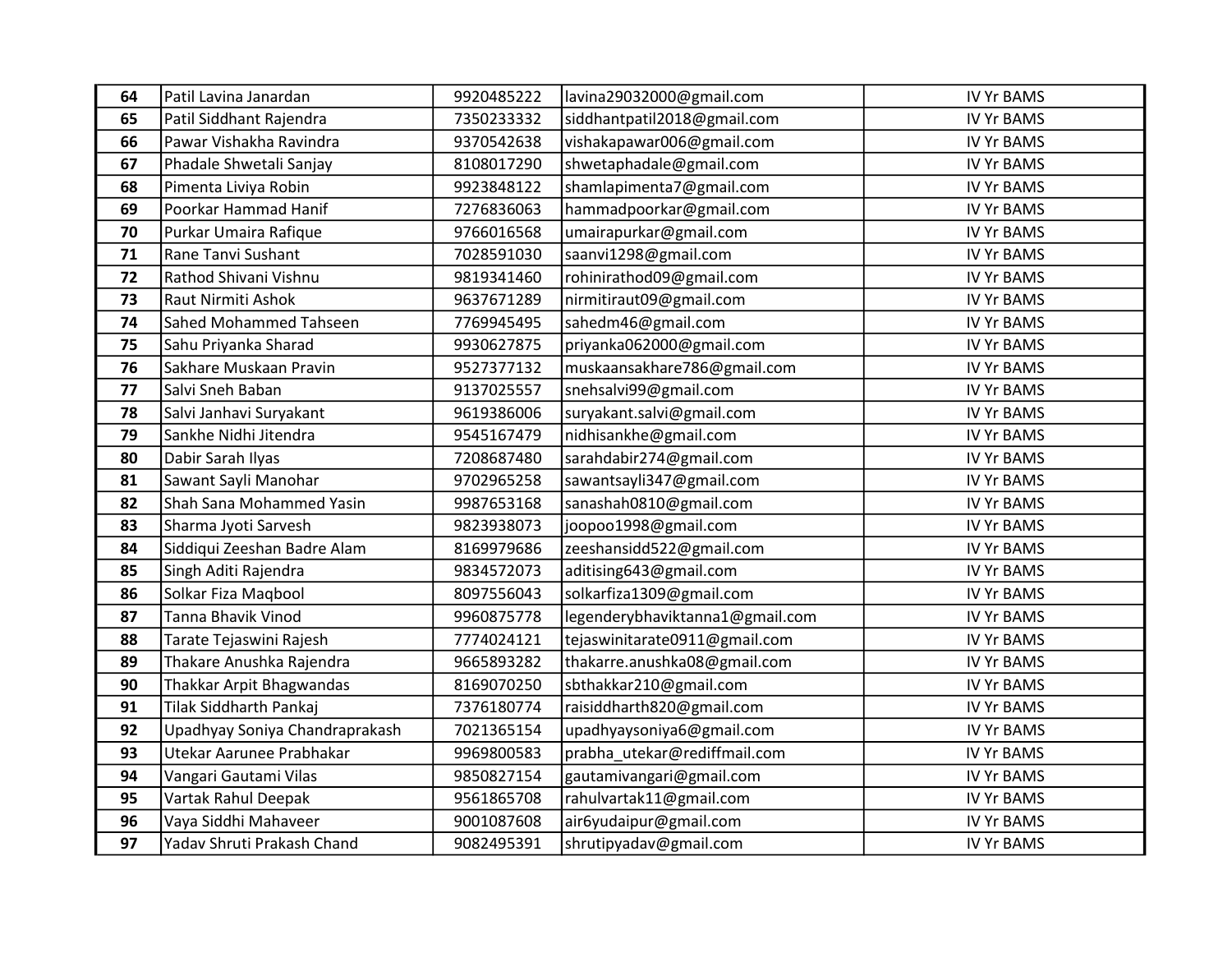| 98                      | Darekar Yash Pravin                                      | 9930824371 | yashdarekar123@gmail.com                             | <b>IV Yr BAMS</b> |  |  |  |  |
|-------------------------|----------------------------------------------------------|------------|------------------------------------------------------|-------------------|--|--|--|--|
| 99                      | Desai Nishant Namdev                                     | 9987954810 | nishant15desai@gmail.com                             | <b>IV Yr BAMS</b> |  |  |  |  |
| 100                     | Jain Harshita Kamlesh                                    | 7045081761 | jainharshita690@gmail.com                            | <b>IV Yr BAMS</b> |  |  |  |  |
| 101                     | Patil Piyush Rajesh                                      | 8888419437 | piyushpatil79.pp@gmail.com                           | <b>IV Yr BAMS</b> |  |  |  |  |
|                         | IV YR BAMS odd Batch Appeard University Exam in Dec 2022 |            |                                                      |                   |  |  |  |  |
| $\mathbf{1}$            | Bahira Sanika Rajesh                                     | 9223540366 | sanikabahira59@gmail.com                             | <b>IV Yr BAMS</b> |  |  |  |  |
| $\mathbf{2}$            | Dhodia Nitixakumari Dineshbhai                           | 9265777945 | nitixa22@gmail.com                                   | <b>IV Yr BAMS</b> |  |  |  |  |
| 3                       | Mehta Vivek Nitinkumar                                   | 9106493369 | mehta.vivek111@gmail.com                             | <b>IV Yr BAMS</b> |  |  |  |  |
|                         |                                                          |            | IV YR BAMS Appeared University Exam in May/June 2022 |                   |  |  |  |  |
| $\mathbf{1}$            | Ansari Neha Abdul                                        | 7506070910 | neha.na786@gmail.com                                 | <b>IV Yr BAMS</b> |  |  |  |  |
| $\mathbf{2}$            | Arolkar Yash Pramod                                      | 9820648343 | arolkar70@gmail.com                                  | <b>IV Yr BAMS</b> |  |  |  |  |
| 3                       | Ashinkar Urja Pramod                                     | 9820226925 | urjaashinkar@gmail.com                               | <b>IV Yr BAMS</b> |  |  |  |  |
| 4                       | Bhadakawad Shatataraka Dattatraya                        | 8291885433 | bhadakwadshana67@gmail.com                           | <b>IV Yr BAMS</b> |  |  |  |  |
| 5                       | <b>Bhagat Shubham Bharat</b>                             | 7620020481 | dinkar.dgawade@gmail.com                             | <b>IV Yr BAMS</b> |  |  |  |  |
| 6                       | Bhanushali Manasi Sanjeev                                | 8793191272 | manasibhanushali30@gmail.com                         | <b>IV Yr BAMS</b> |  |  |  |  |
| $\overline{\mathbf{z}}$ | Bhanushali Sakshi Dinesh                                 | 8600725745 | lilabhanushali007@gmail.com                          | <b>IV Yr BAMS</b> |  |  |  |  |
| 8                       | Bharti Dhruvi Mukeshkumar                                | 9825151499 | bhartidhruvi9999@gmail.com                           | <b>IV Yr BAMS</b> |  |  |  |  |
| 9                       | <b>Bhoir Mitali Rajendra</b>                             | 8007594444 | rajendragbhoir@gmail.com                             | <b>IV Yr BAMS</b> |  |  |  |  |
| 10                      | Bhojane Abhilasha Ramdas                                 | 7021862586 | abhiramdasbhojane@gmail.com                          | <b>IV Yr BAMS</b> |  |  |  |  |
| 11                      | Chauhan Dhwani Surendrasinh                              | 7575061023 | dhwanischauhan28@gmail.com                           | <b>IV Yr BAMS</b> |  |  |  |  |
| 12                      | Cheke Yash Sunil                                         | 9595073539 | yashcheke07@gmail.com                                | <b>IV Yr BAMS</b> |  |  |  |  |
| 13                      | Dhule Yogita Bhushan                                     | 8424035513 | yogitad0405@gmail.com                                | <b>IV Yr BAMS</b> |  |  |  |  |
| 14                      | Doshi Shreyans Darshan                                   | 9702490851 | shreyans1623@gmail.com                               | <b>IV Yr BAMS</b> |  |  |  |  |
| 15                      | Dubey Ashish Jamuna Parsad                               | 8692947685 | dubeysachin17sep@gmail.com                           | <b>IV Yr BAMS</b> |  |  |  |  |
| 16                      | Gagnani Simran Tulso                                     | 8805408978 | simrangagnani007@gmail.com                           | <b>IV Yr BAMS</b> |  |  |  |  |
| 17                      | Ghangurde Neha Prakash                                   | 7798720748 | nehaghangurde77@gmail.com                            | <b>IV Yr BAMS</b> |  |  |  |  |
| 18                      | <b>Gharat Omkar Ramesh</b>                               | 9920126965 | omigharat1999@gmail.com                              | <b>IV Yr BAMS</b> |  |  |  |  |
| 19                      | Ghavtya Ruchita Peter                                    | 7021685039 | ruchita.ghavtya0909@gmail.com                        | <b>IV Yr BAMS</b> |  |  |  |  |
| 20                      | Ghodvinde Rutuja Devram                                  | 7350110044 | rutu.dev.9@gmail.com                                 | <b>IV Yr BAMS</b> |  |  |  |  |
| 21                      | <b>Ghorad Simran Ganpat</b>                              | 9967128666 | simranghorad@gmail.com                               | <b>IV Yr BAMS</b> |  |  |  |  |
| 22                      | Gore Sara Shahebaz                                       | 9028678485 | soonlavekitty@gmail.com                              | <b>IV Yr BAMS</b> |  |  |  |  |
| 23                      | Gupta Payal Ganesh                                       | 8879251079 | guptapayal606@gmail.com                              | <b>IV Yr BAMS</b> |  |  |  |  |
| 24                      | Gupta Priyanka Ashok                                     | 7208372909 | guptapriyanka666.pg@gmail.com                        | <b>IV Yr BAMS</b> |  |  |  |  |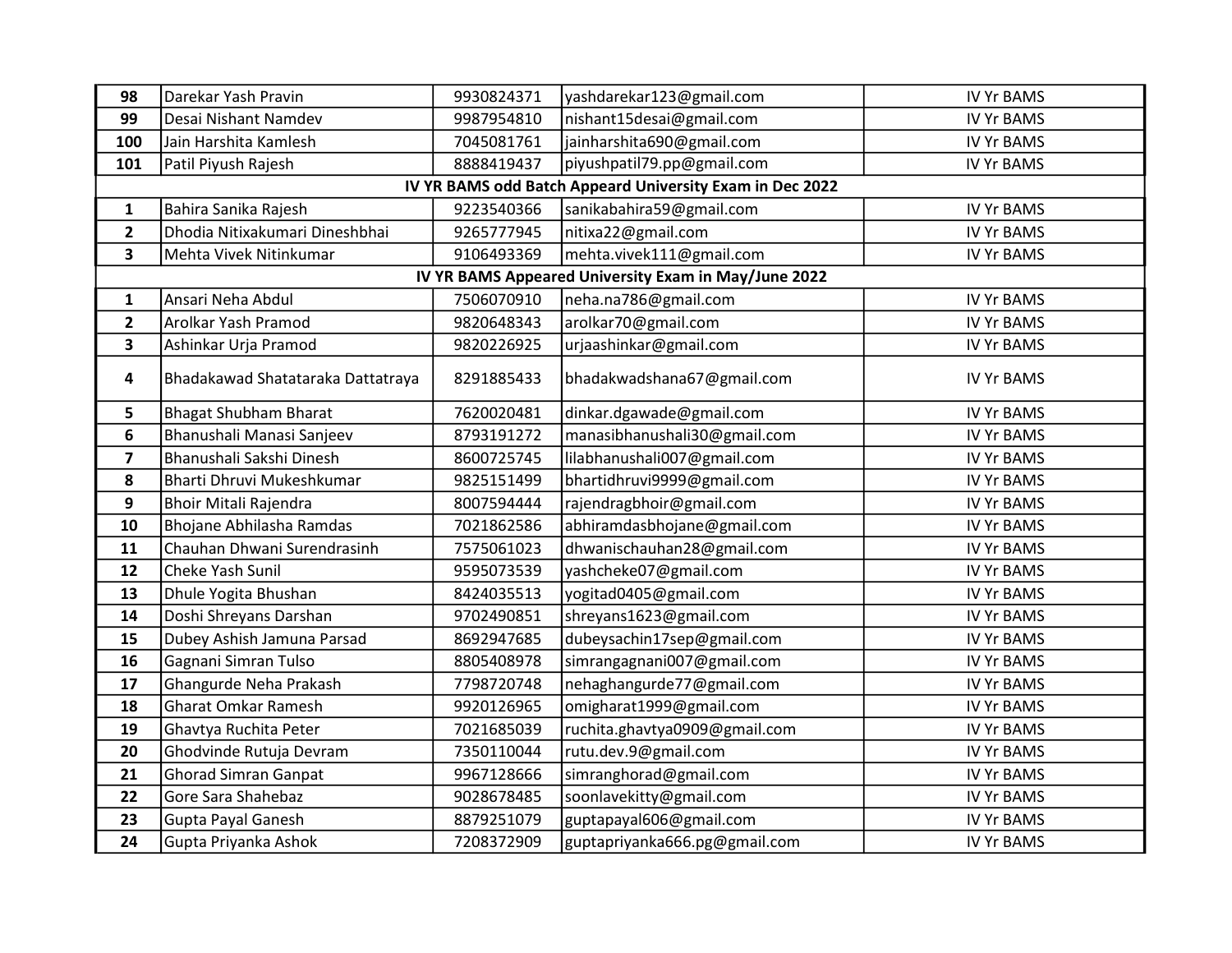| 25 | Hande Shrutika Sunil            | 8422040682 | handeshrutika@gmail.com       | <b>IV Yr BAMS</b> |
|----|---------------------------------|------------|-------------------------------|-------------------|
| 26 | Jadhav Sanika Sandeep           | 9867793902 | jadhavsanika925@gmail.com     | <b>IV Yr BAMS</b> |
| 27 | Jain Niki Pramod                | 7406776916 | nikijain620@gmail.com         | <b>IV Yr BAMS</b> |
| 28 | Karande Yogin Manoj             | 8108982409 | karandeyogin28@gmail.com      | <b>IV Yr BAMS</b> |
| 29 | Khairkar Vishwajit Vijayrao     | 9168376805 | vishwajit.khairnar@gmail.com  | <b>IV Yr BAMS</b> |
| 30 | Khan Aaisha Kalim               | 9867839156 | khanaaisha656@gmail.com       | <b>IV Yr BAMS</b> |
| 31 | Khan Mohd Usman Mohd Farooque   | 9867867489 | usman989280@gmail.com         | <b>IV Yr BAMS</b> |
| 32 | Khan Rukhsar Abdul Latif        | 8097636991 | khan24rukhsar@gmail.com       | <b>IV Yr BAMS</b> |
| 33 | Khan Saalis Hasan               | 8655220804 | saaliskhan@yahoo.in           | <b>IV Yr BAMS</b> |
| 34 | Koli Vedika Bhalchandra         | 8879738148 | vedikakoli.1705@gmail.com     | <b>IV Yr BAMS</b> |
| 35 | Kshirsagar Ketaki Arun          | 8975852980 | ketaki171999@gmail.com        | <b>IV Yr BAMS</b> |
| 36 | Kukreja Akshay Sunil            | 7887313737 | akshaykukreja1070@gmail.com   | <b>IV Yr BAMS</b> |
| 37 | Kulye Mrunmai Dipak             | 9665807990 | mrunmaikulye03150@gmail.com   | <b>IV Yr BAMS</b> |
| 38 | Kurma Bhavin Govind             | 9867609559 | kurmabhavin@gmail.com         | <b>IV Yr BAMS</b> |
| 39 | Lohar Rahul Bhanwarlal          | 9029434461 | rahulblohar789@gmail.com      | <b>IV Yr BAMS</b> |
| 40 | Magre Shraddha Babasaheb        | 8693829723 | shraddhamagre3131@gmail.com   | <b>IV Yr BAMS</b> |
| 41 | Mahure Deepak Ratan             | 9503466061 | deepakmahure10@gmail.com      | <b>IV Yr BAMS</b> |
| 42 | Mande Sakshi Kishor             | 9820095627 | sakshimande30@gmail.com       | <b>IV Yr BAMS</b> |
| 43 | Mandlik Swapnaja Satish         | 9767260859 | dreamjam1198@gmail.com        | <b>IV Yr BAMS</b> |
| 44 | Mhatre Pragati Walmik           | 8879870202 | pragatimhatre777@gmail.com    | <b>IV Yr BAMS</b> |
| 45 | Mhatre Sanjeevani Yashwant      | 9930138663 | mhatresanjeevani764@gmail.com | <b>IV Yr BAMS</b> |
| 46 | Mishra Anjani Vijaynath         | 9769601539 | anjani123mishra@gmail.com     | <b>IV Yr BAMS</b> |
| 47 | Modi Anmol Sunil                | 7719076000 | anmolmodi7@gmail.com          | <b>IV Yr BAMS</b> |
| 48 | Mokal Saish Kiran               | 9004198111 | saishmokal363@gmail.com       | <b>IV Yr BAMS</b> |
| 49 | Mukadam Apurva Anil             | 7028100945 | apurvamukadam99@gmail.com     | <b>IV Yr BAMS</b> |
| 50 | Mungaji Deepali Chandrakant     | 7666583244 | deepalima716@gmail.com        | <b>IV Yr BAMS</b> |
| 51 | Nair Varna Ramesh               | 7218686463 | varnaramesh2@gmail.com        | <b>IV Yr BAMS</b> |
| 52 | Padalkar Rupali Nivrutti        | 9967698290 | rup22padalkar1612@gmail.com   | <b>IV Yr BAMS</b> |
| 53 | Pandey Purushottam Satyanarayan | 9930247559 | parthpandey01@gmail.com       | <b>IV Yr BAMS</b> |
| 54 | Patel Pooja Rajesh              | 8689817957 | pp281298@gmail.com            | <b>IV Yr BAMS</b> |
| 55 | Patel Vraj Ashwinkumar          | 9879788057 | vrajpatelv5@gmail.com         | <b>IV Yr BAMS</b> |
| 56 | Patil Harshangi Hitesh          | 7387321177 | hpo41099@gmail.com            | <b>IV Yr BAMS</b> |
| 57 | Patil Kaushal Ananta            | 7507307355 | kaushal3013@gmail.com         | <b>IV Yr BAMS</b> |
| 58 | Patil Pranali Narasu            | 8286003231 | pranalipatil054@gmail.com     | <b>IV Yr BAMS</b> |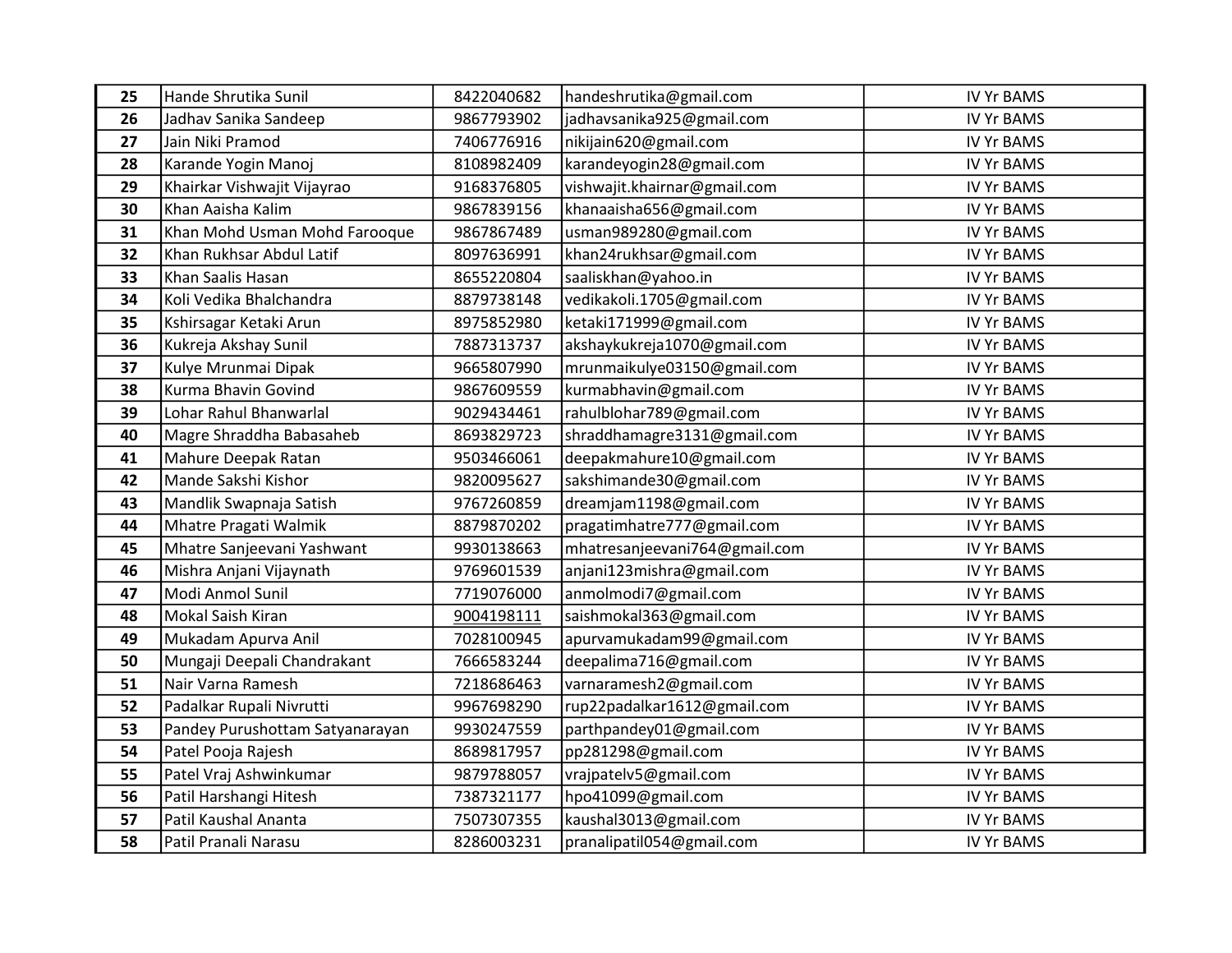| 59 | Patil Rashmi Parshuram        | 9850930031 | patilrashmi2398@gmai.com      | <b>IV Yr BAMS</b> |
|----|-------------------------------|------------|-------------------------------|-------------------|
| 60 | Patil Rutali Ganesh           | 7710831245 | rutalipatil2000@gmail.com     | <b>IV Yr BAMS</b> |
| 61 | Patil Sumit Sanjay            | 8847712344 | sumit07pt11@gmail.com         | <b>IV Yr BAMS</b> |
| 62 | Pawali Durvesh Vikram         | 8412841118 | durveshpawali0@gmail.com      | <b>IV Yr BAMS</b> |
| 63 | Pawar Anupriya Arvind         | 9820949016 | aapawar29@gmail.com           | <b>IV Yr BAMS</b> |
| 64 | Pawar Sanskruti Mohan         | 8425880091 | sanskrutipawar1999@gmail.com  | <b>IV Yr BAMS</b> |
| 65 | Pawar Siddhesh Vitthal        | 8454810368 | siddheshpawar350@gmail.com    | <b>IV Yr BAMS</b> |
| 66 | Pawar Vrushali Nana           | 7507130699 | pawarvrushali876@gmail.com    | <b>IV Yr BAMS</b> |
| 67 | Potdar Shubham Vilas          | 9767729386 | shubhampotdarira@gmail.com    | <b>IV Yr BAMS</b> |
| 68 | Prajapati Dhruv Ketankumar    | 7779065680 | dhruvprajapati664@gmail.com   | <b>IV Yr BAMS</b> |
| 69 | Saraf Amrita Chandrashekhar   | 8698045487 | amritasaraf@gmail.com         | <b>IV Yr BAMS</b> |
| 70 | Sewda Dishya Anilkumar        | 9029714350 | dishya.ns@gmail.com           | <b>IV Yr BAMS</b> |
| 71 | Shah Harsh Rajendrakumar      | 9428885333 | 21harshshah@gmail.com         | <b>IV Yr BAMS</b> |
| 72 | Shaikh Bushra Uzair           | 9326823419 | bushrashaikh12625@gmail.com   | <b>IV Yr BAMS</b> |
| 73 | Shaikh Ezaz Shaikh Shakil     | 9975864869 | shaikhezaz1998@gmail.com      | <b>IV Yr BAMS</b> |
| 74 | Shaikh Mohammed Aasif Maruf   | 9930895607 | aasifshaikh013@gmail.com      | <b>IV Yr BAMS</b> |
| 75 | Shaikh Mohd Moaz Zahidullah   | 8655351511 | moazshaikh29@gmail.com        | <b>IV Yr BAMS</b> |
| 76 | Shaikh Umme Arifa Irfan Ahmad | 9821519267 | arifask1998@gmail.com         | <b>IV Yr BAMS</b> |
| 77 | Shakya Rojay Ramesh           | 9730160576 | rojayshakya67@gmail.com       | <b>IV Yr BAMS</b> |
| 78 | Sheikh Furhat Maulana Gulam   | 9867884293 | shaikhfurhat9890@gmail.com    | <b>IV Yr BAMS</b> |
| 79 | Shelar Aditi Subhash          | 8454896796 | aditis0702@gmail.com          | <b>IV Yr BAMS</b> |
| 80 | Shelar Shruti Santosh         | 9930575859 | shrutishelar099@gmail.com     | <b>IV Yr BAMS</b> |
| 81 | Shende Shruti Ramchandra      | 7506132425 | shruti51020@gmail.com         | <b>IV Yr BAMS</b> |
| 82 | Shilwant Shweta Siddharth     | 8355840731 | shwetashilwant1999@gmail.com  | <b>IV Yr BAMS</b> |
| 83 | Shinde Rutuja Dinesh          | 9158001050 | ruta010@gmail.com             | <b>IV Yr BAMS</b> |
| 84 | Shingade Omkar Ankush         | 9082769812 | iamomkar17@gmail.com          | <b>IV Yr BAMS</b> |
| 85 | Singh Neha Santosh            | 8007504492 | santosh1776singh@gmail.com    | <b>IV Yr BAMS</b> |
| 86 | Singh Sachin Ramlal           | 8169556616 | sachinsingh1099@gmail.com     | <b>IV Yr BAMS</b> |
| 87 | Sulakhiya Divyansh Ramesh     | 8989894468 | divyanshsulakhiya11@gmail.com | <b>IV Yr BAMS</b> |
| 88 | Thakur Suyasha Sujitsingh     | 9623512900 | thakursuyasha17@gmail.com     | <b>IV Yr BAMS</b> |
| 89 | Thube Hrishikesh Suresh       | 9420497388 | hrishikeshthube@gmail.com     | <b>IV Yr BAMS</b> |
| 90 | Ubhare Sonali Suryakant       | 9665177357 | ubhare.sonali@gmail.com       | <b>IV Yr BAMS</b> |
| 91 | Udawant Sarthak Vijay         | 8407901125 | udawantsarthak@gmail.com      | <b>IV Yr BAMS</b> |
| 92 | Ujalambe Vijay Sidharamppa    | 9892570751 | ujalambevijay@gmail.com       | <b>IV Yr BAMS</b> |